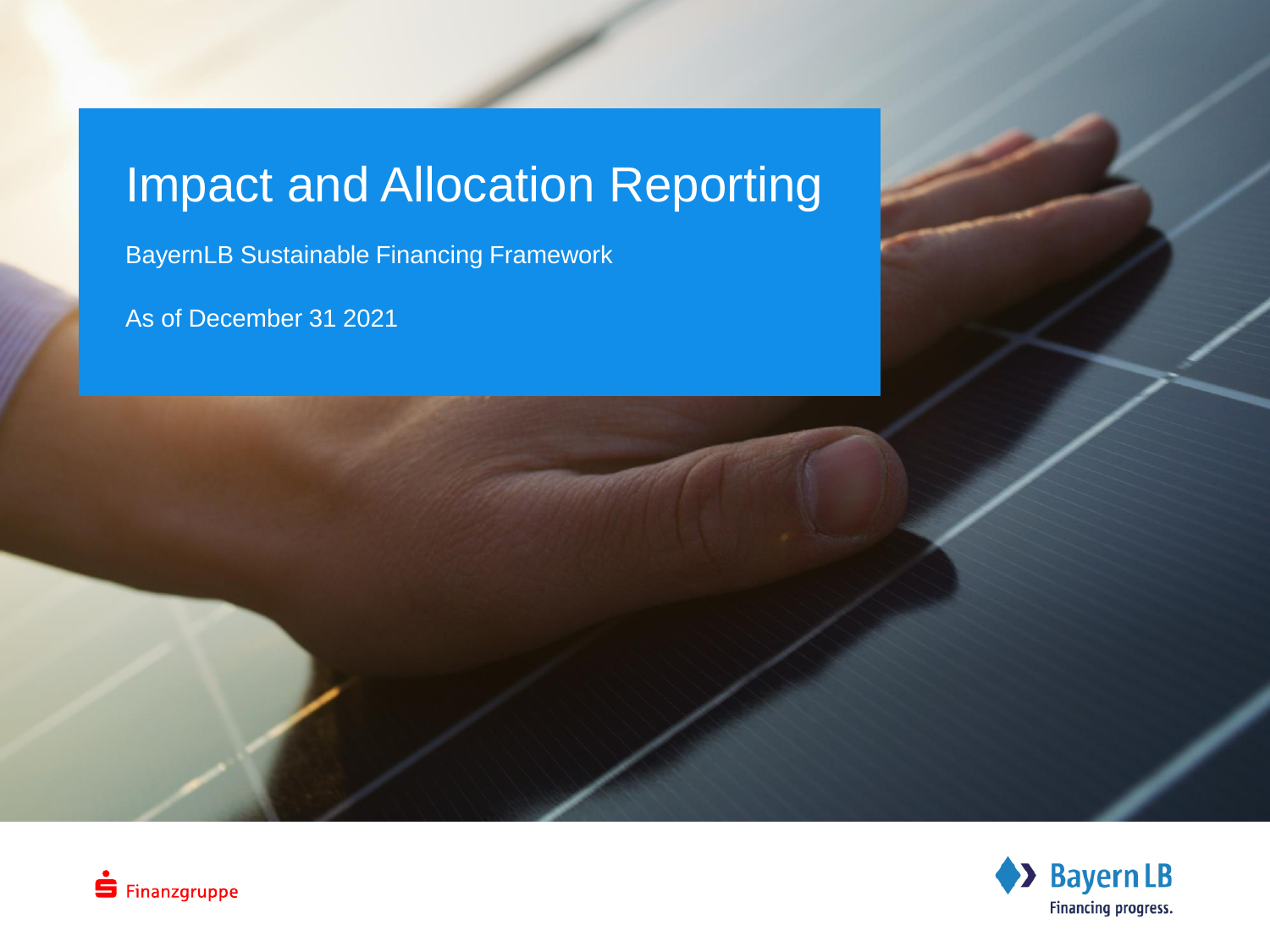#### Purpose

- › BayernLB has been actively engaged in the promotion of sustainability for 25 years, achieving numerous milestones along the way
- › In February 2020, BayernLB published the "Sustainable Financing Framework" and the subsequent issue of Green Bonds private savings banks customers as well as institutional investors
- › Today, every issuing entity of the BayernLB Group has implemented a sustainable financing framework with focus on "green" / "social" or even both
- › Following the ICMA Green Bond Principles, BayernLB has promised in its "Sustainable Financing Framework" to publish an annual reporting on its efforts to promote sustainability with the funds provided by investors
- › With this document, BayernLB intends to deliver on this promise and provide the investors with a comprehensive, transparent and understandable report on its sustainable loan portfolio as well as on its related, outstanding debt instruments

#### Prime Status

Awarded by ISS ESG and held by BayernLB since 2006 (first sustainability rating in 2000)

#### Industry Leader

BayernLB, DKB and BayernLabo are ranked among the leading, sustainable banks in their sector



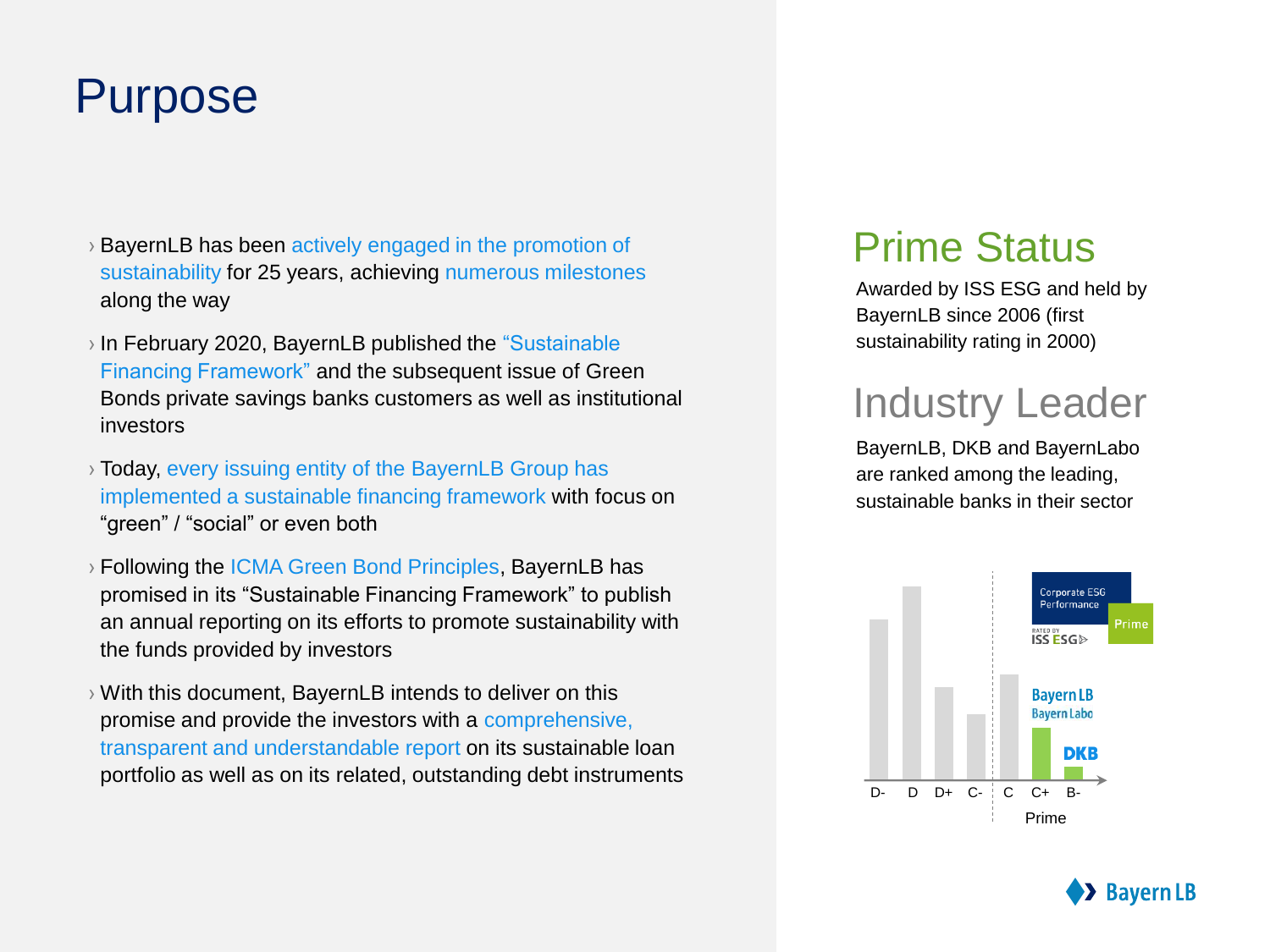More than 2.800 MW installed capacity (plus more than 300 MW under construction) generating around 6.5 m MWh



 $\sqrt{3}$ 

 $1.6$  m tons  $CO<sub>2</sub>$ emissions avoided in 2021

| ___<br>the control of the control of |
|--------------------------------------|
|                                      |

2,896 EURm Sustainable Loan Portfolio



2,408 EURm green funding outstanding as of December 31 2021

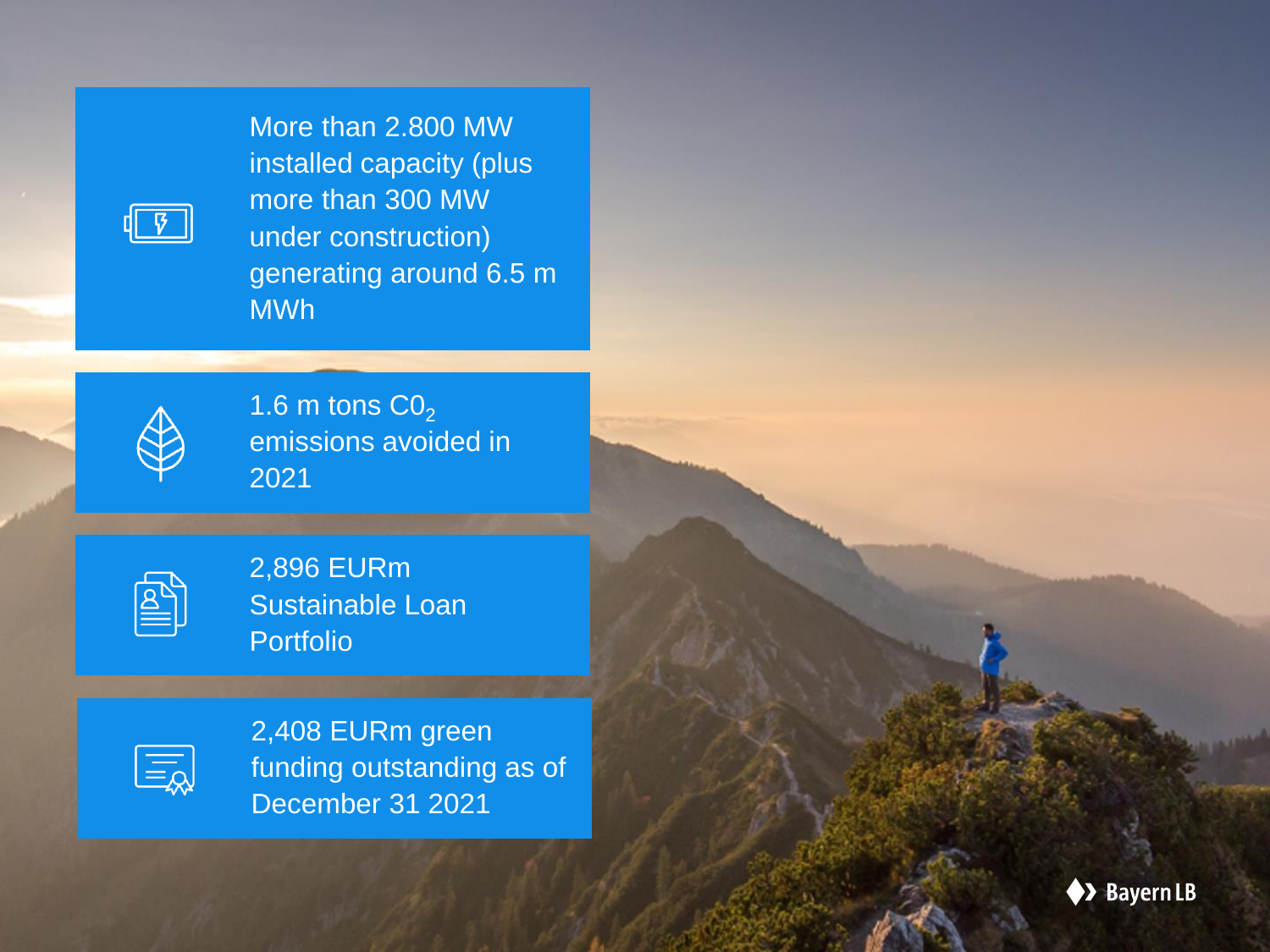## Portfolio and Impact

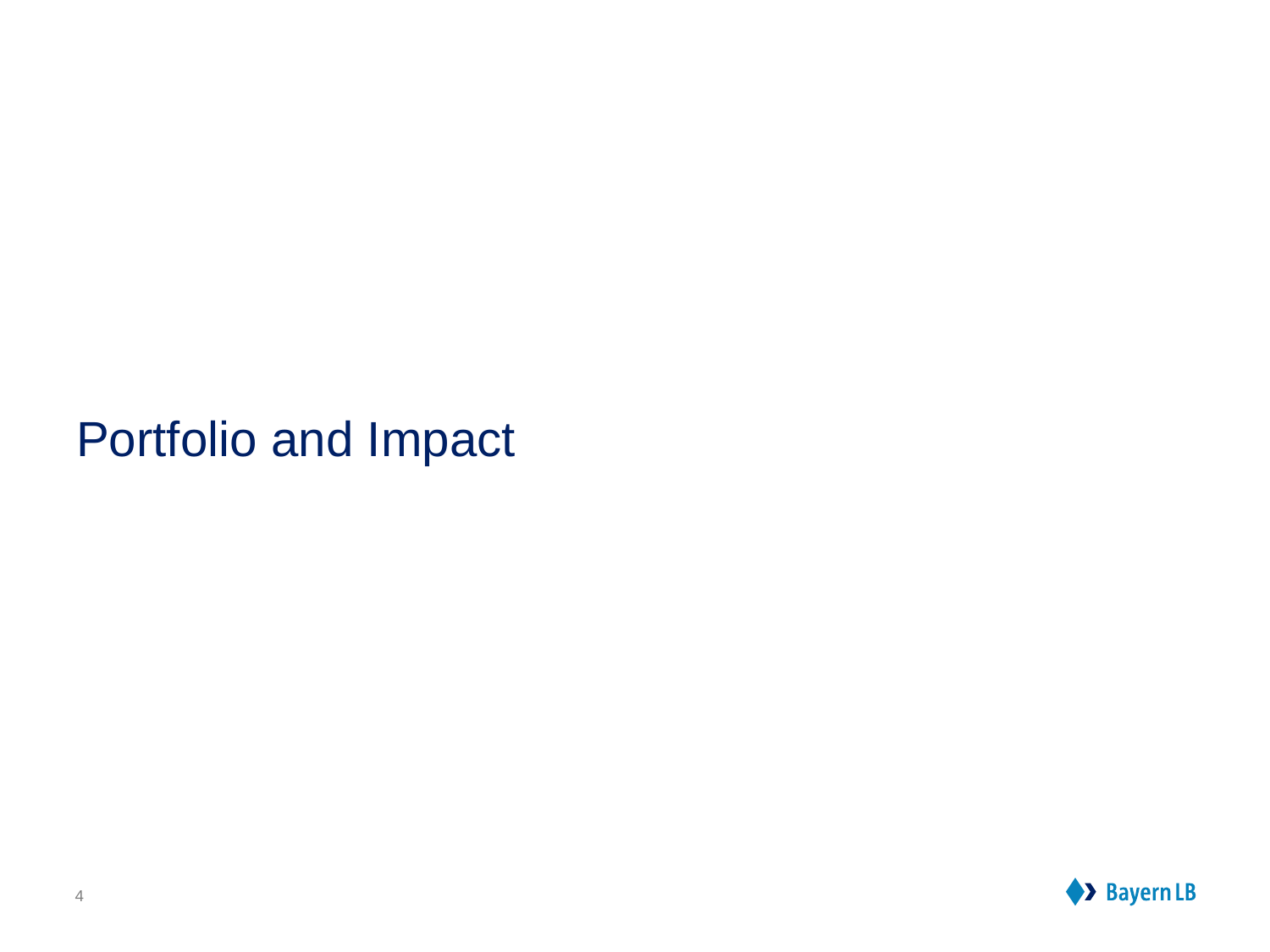# Sustainable Debt Instruments Outstanding



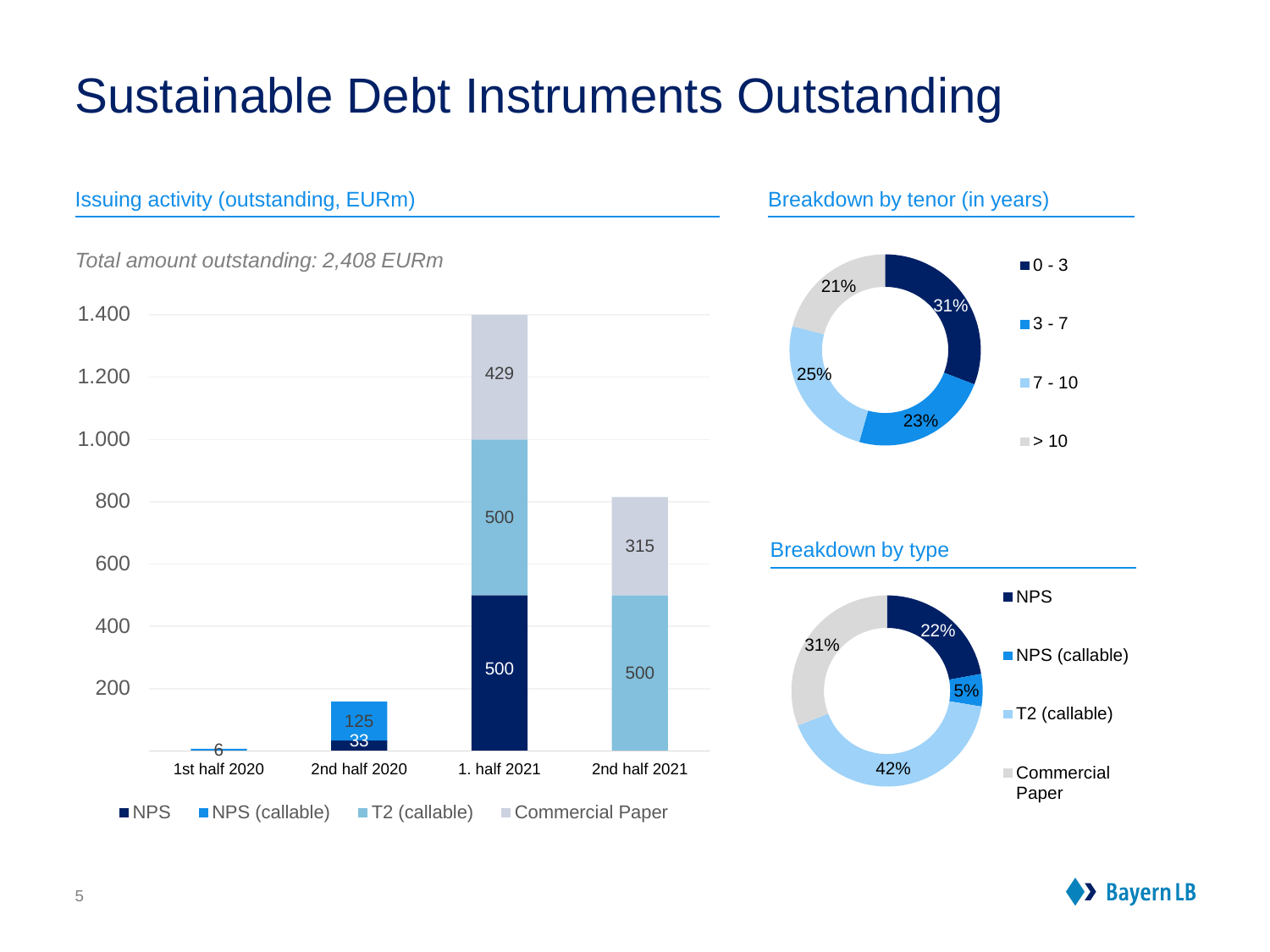# Renewable Energy Portfolio



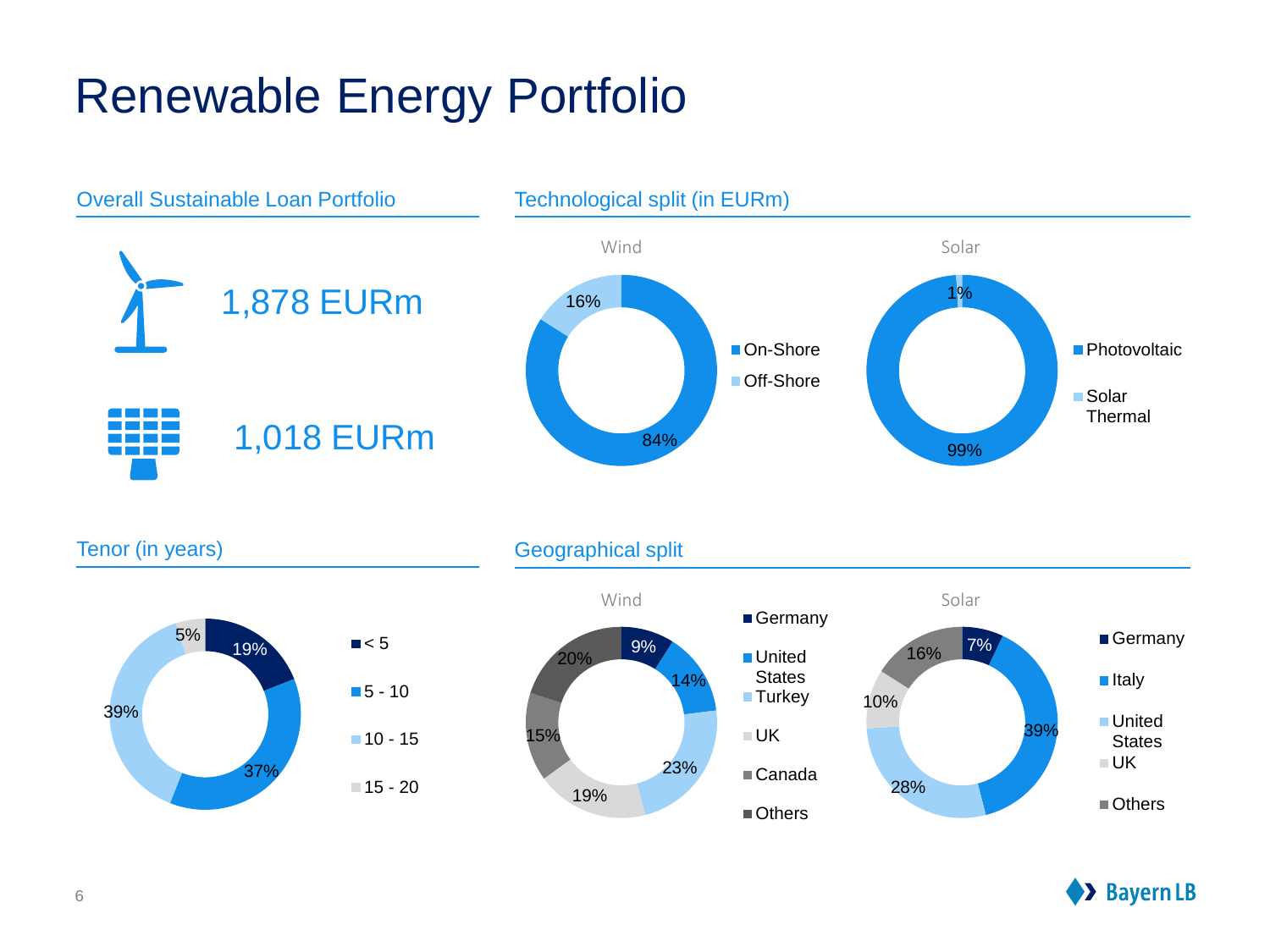#### Impact

|                                | <b>Number</b><br>of loans | <b>Amount</b><br>(EURm) | <b>Share of Total</b><br>Portfolio<br><b>Financing</b> | <b>Eligibility</b><br>for green<br><b>bonds</b> | Average<br>portfolio<br>lifetime<br>(years) | <b>Pro-rata</b><br>installed<br>capacity<br>(MW) | Annual<br>electricity<br>production<br>(MWh) | Annual<br><b>GHG</b><br>emissions<br>avoided<br>(tCO <sub>2</sub> ) |
|--------------------------------|---------------------------|-------------------------|--------------------------------------------------------|-------------------------------------------------|---------------------------------------------|--------------------------------------------------|----------------------------------------------|---------------------------------------------------------------------|
| Wind/Solar<br>Projects         | 142                       | 2,712                   | 93,6%                                                  | 100%                                            | 8.42                                        | 2,895                                            | 6.484.953                                    | 1.622.778                                                           |
| Projects under<br>construction | 9                         | 184                     | 6,4%                                                   | 100%                                            | 15.03                                       | 342                                              |                                              |                                                                     |

#### **Total**

#### Methodology:

- 1. In most cases, BayernLB does not finance the entire project. To calculate BayernLB's share of the installed capacity, we adjust the total installed capacity of each project with BayernLB's share of the total credit volume
- 2. To approximate the annual electricity generation, we adjust the installed capacity to the average MWh generated for each MW of installed capacity for the individual country and technology (e.g. a German off-shore wind farm produced on average 3,287 MWh for each MW of installed capacity in 2019, based on data from IRENA available here <https://irena.org/Statistics>)
- 3. To conservatively estimate the annual C0<sub>2</sub>-savings, we multiply the total annual energy generation in MWh with a C0<sub>2</sub> intensity per MWh of 0.275 tons. For comparison, investors can look up common CO<sub>2</sub> intensities here https://www.iea.org/data-and-statistics/charts/co2-intensity-of-selected-countries-1990-2017 [or here h](https://www.iea.org/data-and-statistics/charts/co2-intensity-of-selected-countries-1990-2017)[ttps://www.iea.org/commentaries/tracking-the-decoupling-of-electricity-demand-and-associated-co2-emissions](https://www.iea.org/commentaries/tracking-the-decoupling-of-electricity-demand-and-associated-co2-emissions)
- 4. In addition we reduce the calculated C0<sub>2</sub>-savings by the <u>life cycle C0<sub>2</sub> emissions from wind and solar power plants</u>. Estimations for this factor varies widely over time and in different studies (e.g. [https://www.ipcc.ch/site/assets/uploads/2018/02/ipcc\\_wg3\\_ar5\\_annex-iii.pdf\)](https://www.ipcc.ch/site/assets/uploads/2018/02/ipcc_wg3_ar5_annex-iii.pdf). In our calculation we reduce the saved  $CO<sub>2</sub>$  by 20 g/KWh for wind and 50 g/KWh for solar power plants.

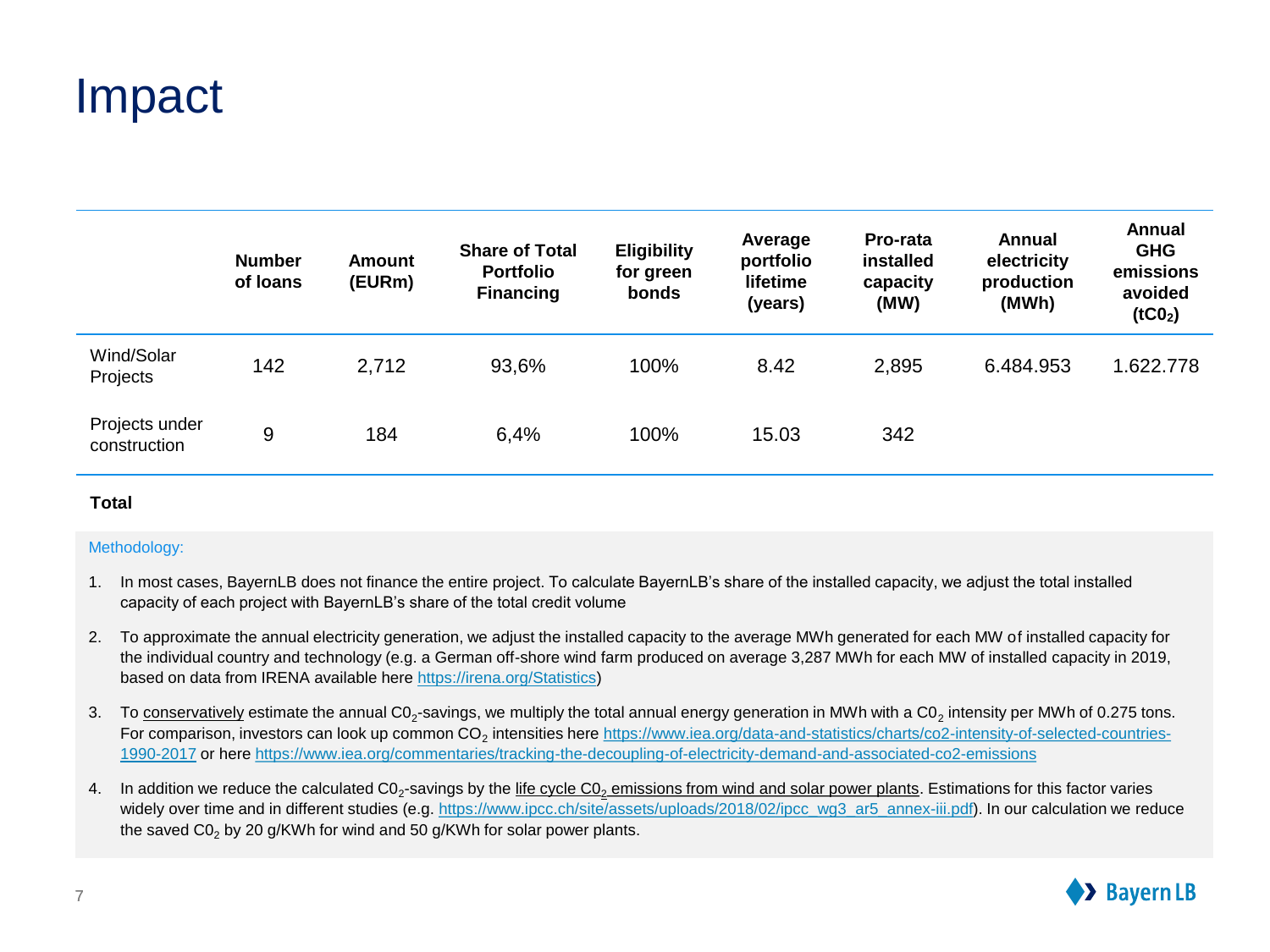## Project Examples

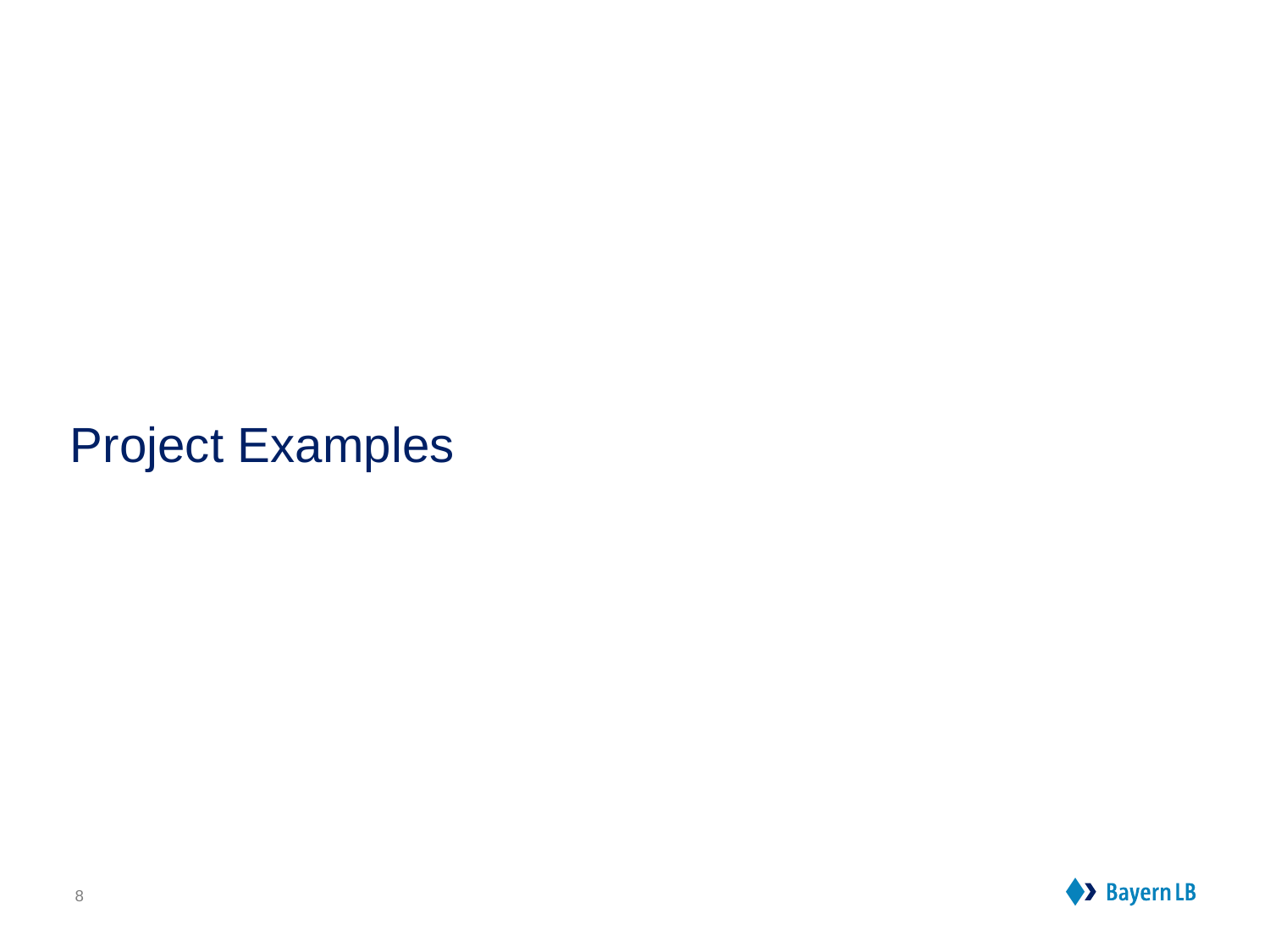

## Project Granada



- › The portfolio comprises the solar parks "Fotosfera", "Kissoro" and "Sunplex" as well as the substation "Venalta" located in Spain's south eastern Granada province.
- › With an annual eco-friendly energy production of 315 GWh the plant delivers the average electricity consumption of 95.000 households avoiding
- › The project benefits from long-term PPA with EnBW, an energy company based in Germany's Baden-Württemberg state

| <b>Key Project Data</b> |                                                                       |  |  |  |
|-------------------------|-----------------------------------------------------------------------|--|--|--|
| Installed capacity      | 150 MW                                                                |  |  |  |
| Amounts                 | EUR 88,7m                                                             |  |  |  |
| BayernLB role           | Mandated Lead Arranger,<br>Security Agent & LC Issuing<br><b>Bank</b> |  |  |  |
| Timing                  | Operation starting II/2022                                            |  |  |  |
| Location                | Spain/Andalusien                                                      |  |  |  |
| Financing set-up        | <b>Bilateral financing</b>                                            |  |  |  |

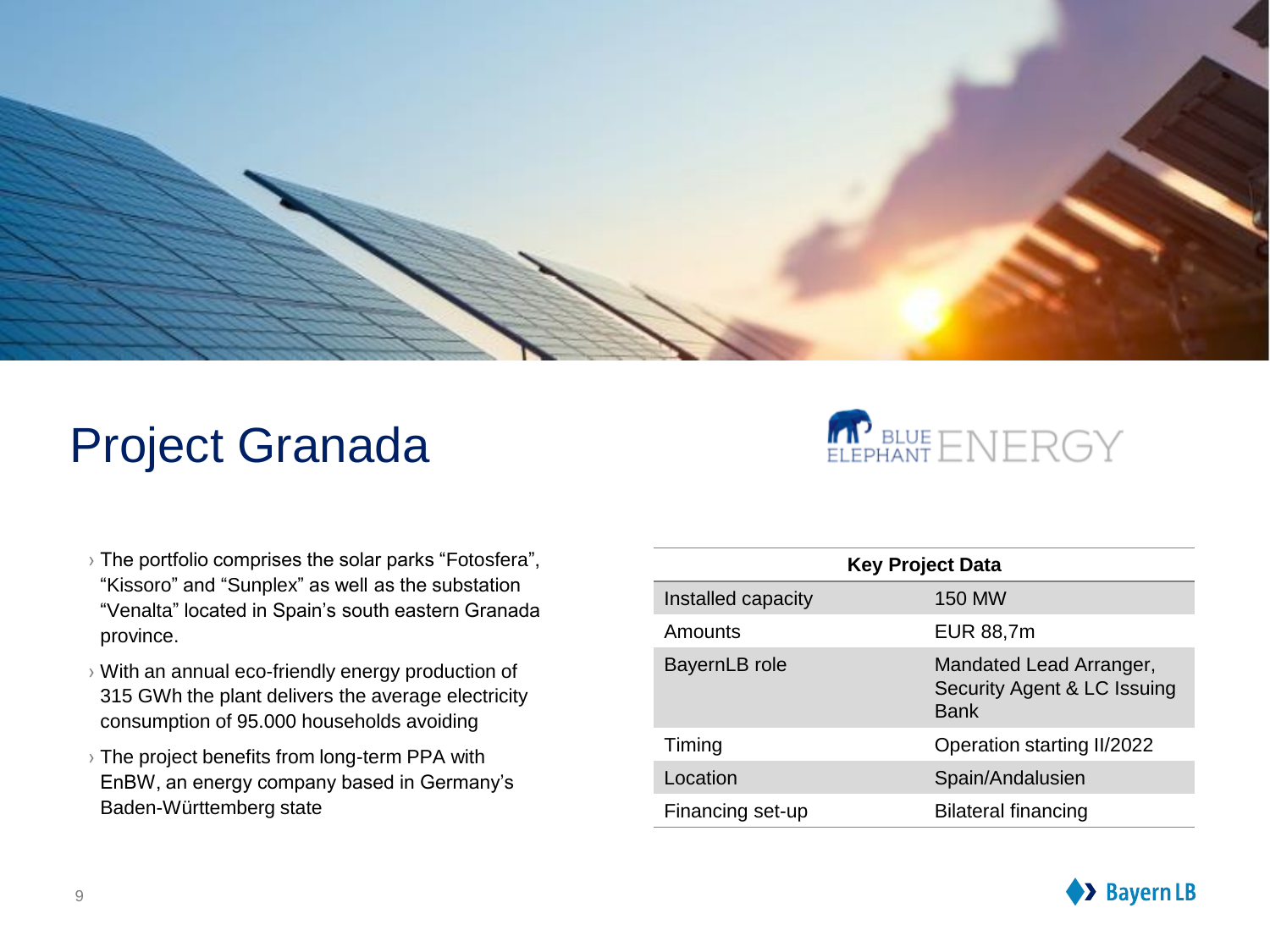

## Project Harburnhead



- $\rightarrow$  Refinancing of an operational onshore wind farm consisting of 22 Enercon wind turbines with a total capacity of 51.7MW
- › The windfarm generates more than 139GWh of electricity per year, enough to supply more than 35,000 homes
- › The project is located in Scotland and benefits from the UK Government's Renewable Obligation Certificates support regime. Its electricity is being sold to the market under a long term pay-asproduced PPA with Statkraft Markets GmbH

| <b>Key Project Data</b>         |                               |  |  |  |  |
|---------------------------------|-------------------------------|--|--|--|--|
| <b>Total Installed Capacity</b> | 51,7 MW                       |  |  |  |  |
| Amounts                         | GBP 62.5                      |  |  |  |  |
| <b>BayernLB Role</b>            | <b>Mandated Lead Arranger</b> |  |  |  |  |
| Timing                          | Entry into service mid-2016   |  |  |  |  |
| Location                        | Scotland                      |  |  |  |  |
| Financing set-up                | <b>Bilateral financing</b>    |  |  |  |  |